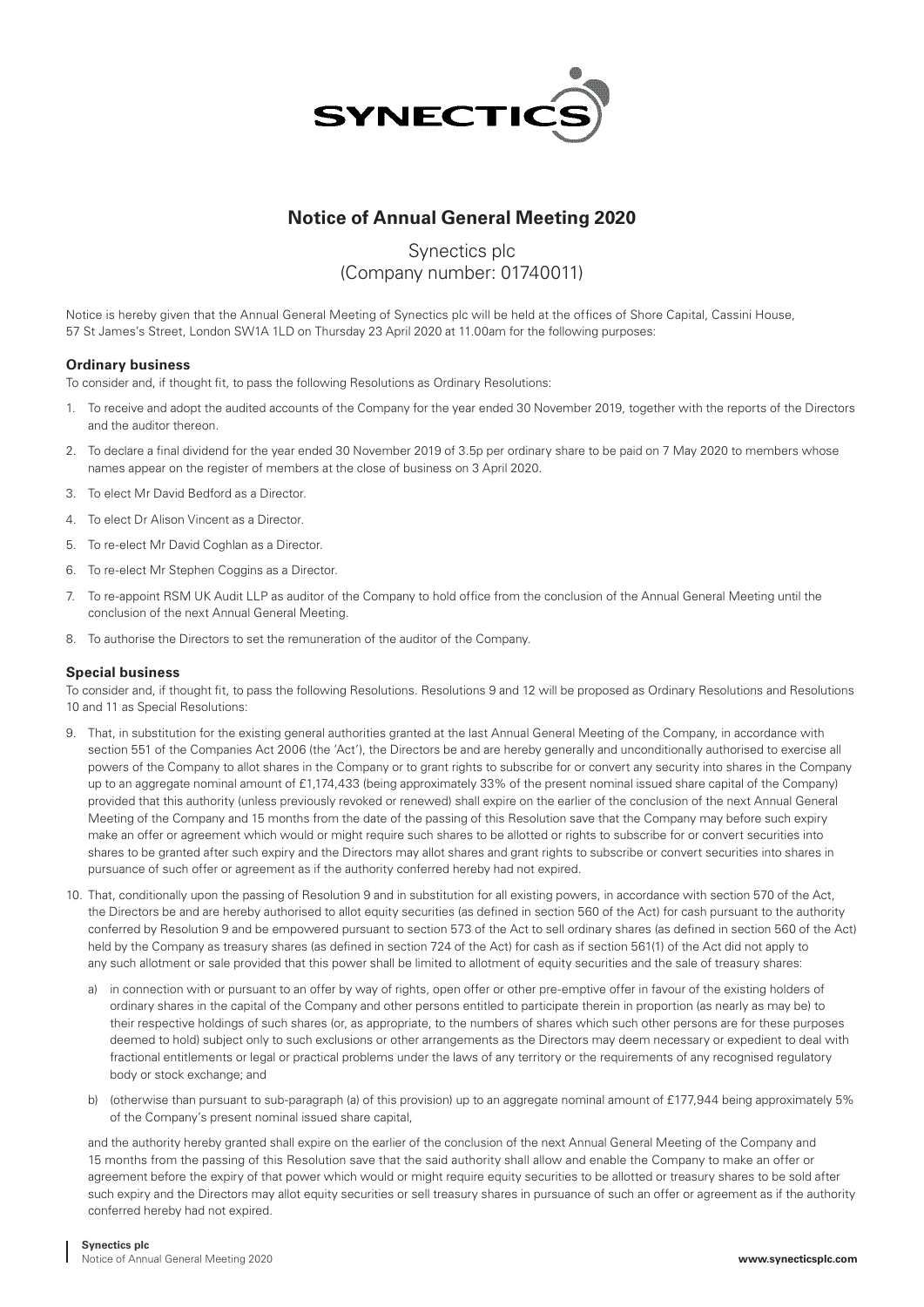#### **Special business** continued

- 11. That the Company be and is hereby generally and unconditionally authorised pursuant to section 701 of the Act to make one or more market purchases (as defined in section 693(4) of the Act) of its ordinary shares of 20p each in the capital of the Company on such terms and in such manner as the Directors shall determine, provided that:
- a) the maximum number of ordinary shares hereby authorised to be acquired is 1,779,444 (representing approximately 10% of the present issued ordinary share capital of the Company);
- b) the minimum price which may be paid for such shares is 20p per share (exclusive of all expenses);
- c) the maximum price which may be paid for such shares is, in respect of a share contracted to be purchased on any day, an amount (exclusive of expenses) equal to 5% above the average middle market quotations for an ordinary share of the Company as derived from the AIM Appendix to the Daily Official List of the London Stock Exchange on the five dealing days immediately preceding the day on which the share is contracted to be purchased; and
- d) the power hereby granted shall expire on the earlier of the conclusion of the next Annual General Meeting of the Company and 15 months from the passing of this Resolution provided that the Company may make a contract to purchase its ordinary shares under the authority hereby granted prior to the expiry of such authority which will or may be executed wholly or partly after the expiry of such authority, and may make a purchase of its ordinary shares in pursuance of such contract.
- 12. To approve the Remuneration Committee's Report containing the Directors' remuneration for the year ended 30 November 2019.

By Order of the Board

**Claire Stewart Registered office Company Secretary Synectics House According to the Company Synectics House** Synectics House **Synectics House** 18 March 2020 3–4 Broadfield Close Sheffield S8 0XN